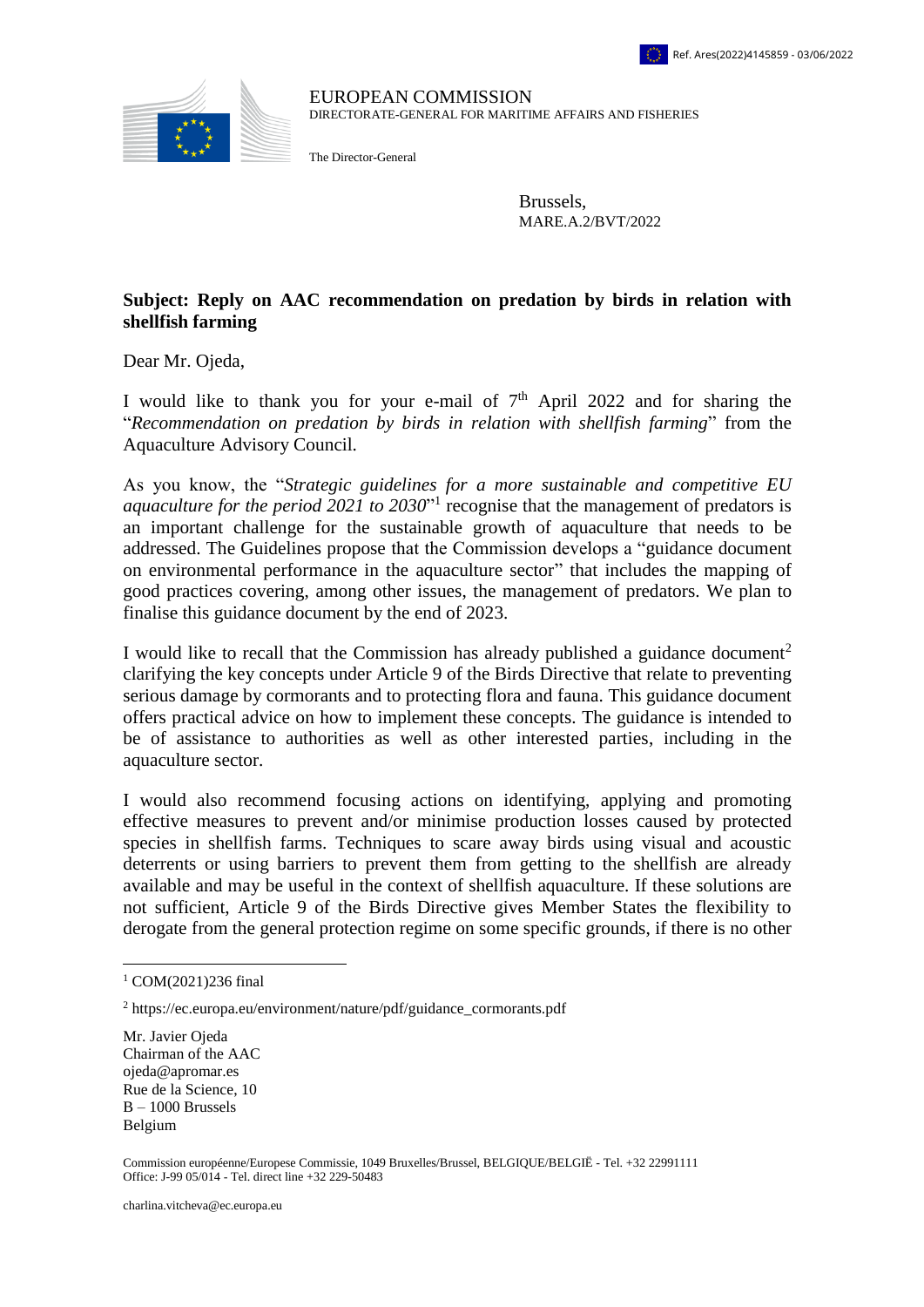satisfactory solution and the conservation status of the species is not put at risk. Under this provision, it is possible to take control measures for the herring gull *(Larus argentatus)*, including limited egg collection.

It is for each Member State to take the measures it considers necessary to address conflicts that arise in relation to economic interests, including regarding shellfish farming. As the Birds Directive already provides the necessary flexibility, a European management plan in this case would have no additional value, especially as the conflicts are mostly concentrated in few Member States. The solutions should rather be sought at the local level where conflicts occur and where they can be discussed and implemented in cooperation with local stakeholders.

Concerning your first recommendation (to forward your letter to the various competent authorities in the Member States), I would like to recall that the Advisory Councils may submit recommendations to the Commission and to the Member States, and to encourage the AAC to send also recommendations to the relevant authorities in Member States.

Concerning your fifth recommendation to the Commission, DG MARE will remind Member States that compensation for avian predation on farmed mollusc stock is possible under their national EMFAF operational programme.

Concerning your sixth recommendation to the Commission, in December 2021, the College of Commissioners endorsed a draft version of a new block exemption regulation ('draft FIBER'), which contains a provision allowing Member States to grant compensatory aid for damages caused by protected animals. That draft version was subject to public consultation from 11 January 2022 to 13 March 2022, and the Commission's services are currently reviewing the feedback provided by stakeholders. In addition, the draft version of the Guidelines for State aid in the fishery and aquaculture sector, which was also subject to that public consultation, includes such a category of aid, as well. It is important to stress, however, that the scope of these proposed provisions is limited to damages caused by protected animals, and not any fish predator. Under the draft FIBER, a 'protected animal' is defined as any animal protected either by Union or by national legislation."

Finally, we take note of the last recommendation to the Commission 'to open a HORIZON EUROPE call for projects with a view to investigating the feasibility of alternative measures for the protection of farmed mollusc stocks to combat avian predation other than the use of "plastic" solutions, in particular the encouragement of natural predators'.

I am looking forward to our continued fruitful cooperation. Should you have any further questions on this reply, please contact Ms Pascale COLSON, coordinator of the Advisory Councils [\(Pascale.COLSON@ec.europa.eu;](mailto:Pascale.COLSON@ec.europa.eu) +32.2.295.62.73), who will forward them to relevant colleagues.

Yours sincerely,

(e-Signed) Charlina VITCHEVA